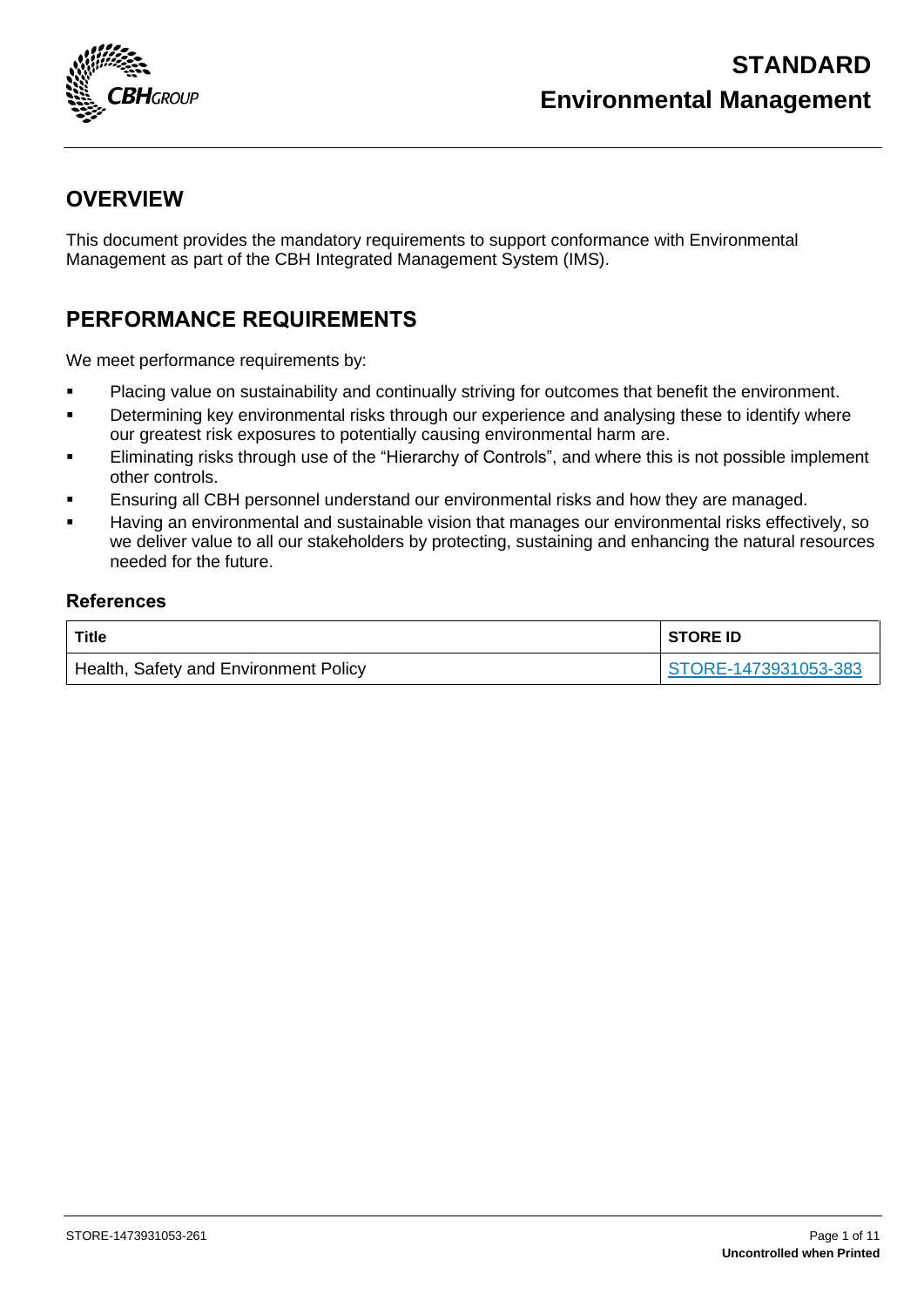

# **STANDARD Environmental Management**

# <span id="page-1-0"></span>**CONTENTS**

|    | Scope                      |     |
|----|----------------------------|-----|
|    |                            |     |
|    |                            |     |
| 1. |                            |     |
|    |                            |     |
|    |                            |     |
| 2. |                            |     |
|    |                            |     |
|    |                            |     |
| 3. |                            |     |
|    |                            |     |
|    |                            |     |
| 4. |                            |     |
|    |                            |     |
|    |                            |     |
|    |                            |     |
|    |                            |     |
| 5. |                            |     |
|    |                            |     |
|    |                            |     |
| 6. | <b>I AND CONTAMINATION</b> | . 8 |
|    |                            |     |
|    |                            |     |
|    |                            |     |
|    |                            |     |
|    | <b>Spills</b>              |     |
|    |                            |     |
| 7. |                            |     |
|    |                            |     |
|    |                            |     |
| 8. |                            |     |
|    |                            |     |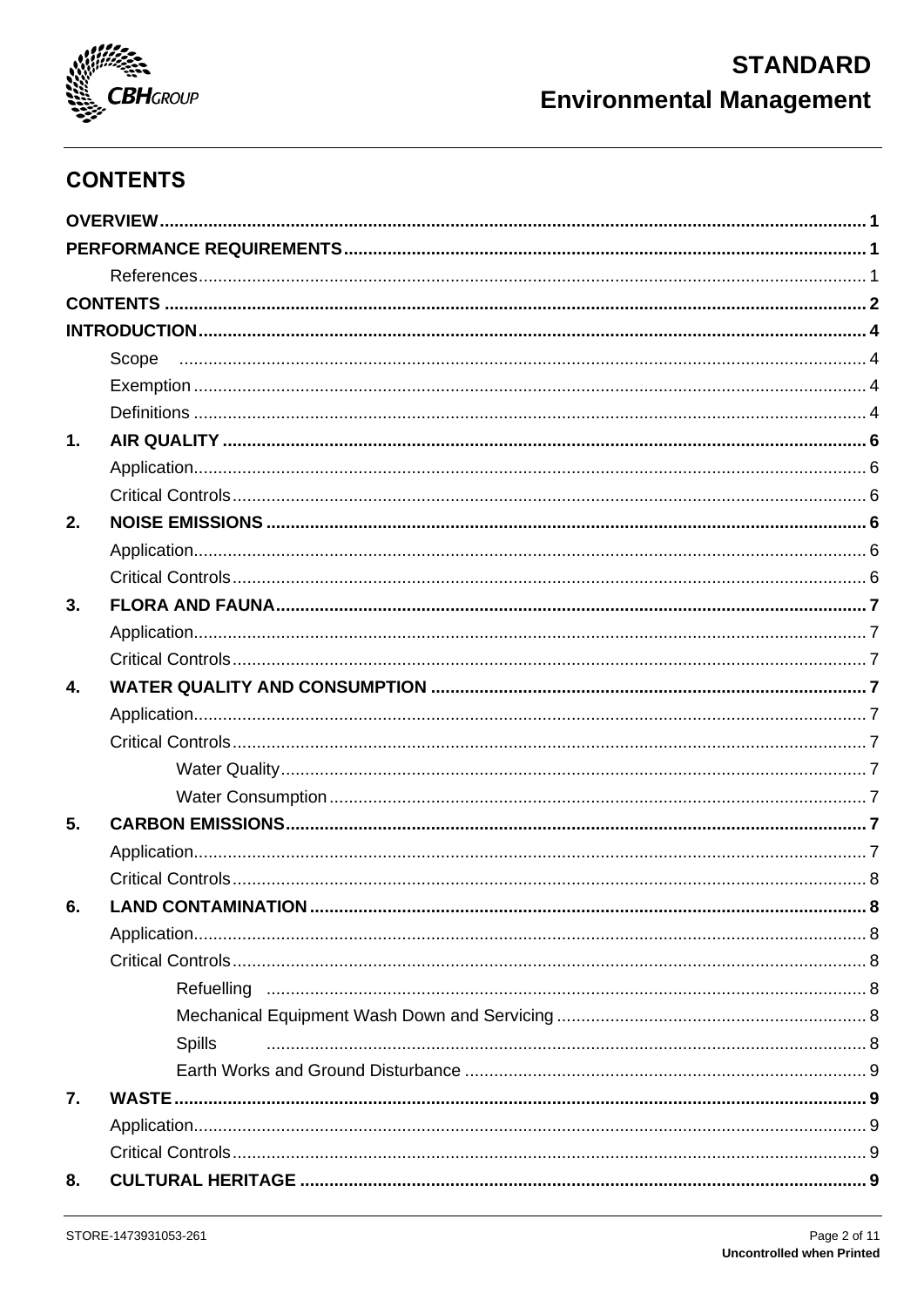

# **STANDARD Environmental Management**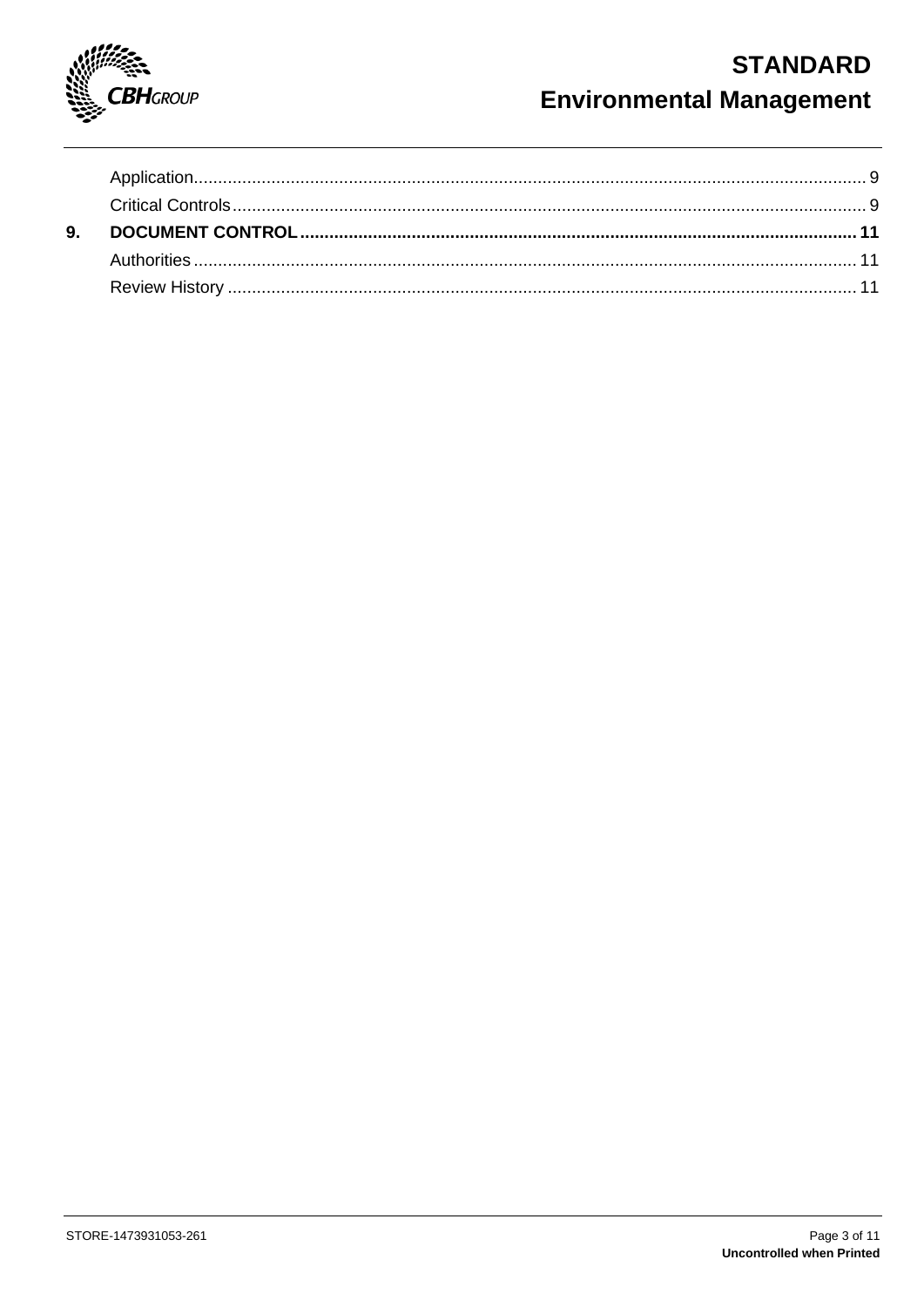

# <span id="page-3-0"></span>**INTRODUCTION**

The Environmental Management Standard is a set of mandatory minimum environmental management requirements that apply to all CBH Group activities.

The Standard defines the critical environmental controls required to manage key environmental risks. It has been designed to emphasise the most important requirements to manage risks that have the potential to cause environmental harm.

The Environmental Management Standard is a practical reference to assist you with implementing the required controls into every element of planning and execution of work that involves environmental risks.

#### <span id="page-3-1"></span>**Scope**

This standard applies to all CBH sites, operations, project sites and associated tasks.

#### <span id="page-3-2"></span>**Exemption**

Where a part of the business deems it is not reasonably practicable to meet one or more of the requirements defined within this Group Procedure, they can apply for a dispensation for a specific period which requires endorsement by the relevant General Manager, Head or Principal.

The dispensation must be documented by completing a High-Level Risk Assessment, which outlines:

- The reason for the request
- The part of the business that the dispensation applies to
- The specific duration of the dispensation
- An assessment of the risk of not complying with a requirement defined in the Environmental Management Standard, and
- Other controls that will be put in place as an alternative.

### <span id="page-3-3"></span>**Definitions**

| <b>Acronym / Term</b> | <b>Definition</b>                                                                                                                                                                                                                                                                                                                     |
|-----------------------|---------------------------------------------------------------------------------------------------------------------------------------------------------------------------------------------------------------------------------------------------------------------------------------------------------------------------------------|
| <b>Bunded</b>         | Infrastructure or equipment to contain substances in the event of a spill or leak. A bund<br>might normally be a walled structure around a holding tank                                                                                                                                                                               |
| Carbon Dioxide        | Carbon dioxide (CO2) is gas formed by combustion of carbon and in the respiration of<br>living organisms and is considered a greenhouse gas                                                                                                                                                                                           |
| Competent persons     | Having the skills, knowledge and attitudes required to perform the task as required in the<br>workplace                                                                                                                                                                                                                               |
| Emission              | A substance – usually a dust or gas – which is created as a by-product of a physical<br>process and released to the atmosphere                                                                                                                                                                                                        |
| Fauna                 | The animals of a region, habitat or geological period                                                                                                                                                                                                                                                                                 |
| Flora                 | The plants of a region, habitat or geological period                                                                                                                                                                                                                                                                                  |
| Greenhouse Gas        | A gas that contributes to the greenhouse effect by absorbing infrared radiation. Carbon<br>dioxide and chlorofluorocarbons are examples of greenhouse gases                                                                                                                                                                           |
| Hazardous Waste       | Component of the waste stream which by its characteristics poses a threat or risk to<br>public health, safety of the environment (includes substances such as asbestos, lead,<br>chemicals). Hazardous wastes are generally unsuitable for landfill disposal and should<br>only be transported by and to suitably licensed providers. |
| Hydrocarbons          | Hydrocarbons are substances that contain hydrogen (H) and carbon (C) such as<br>lubricating oils, petrol and diesel fuels, monocyclic aromatic hydrocarbons and polycyclic                                                                                                                                                            |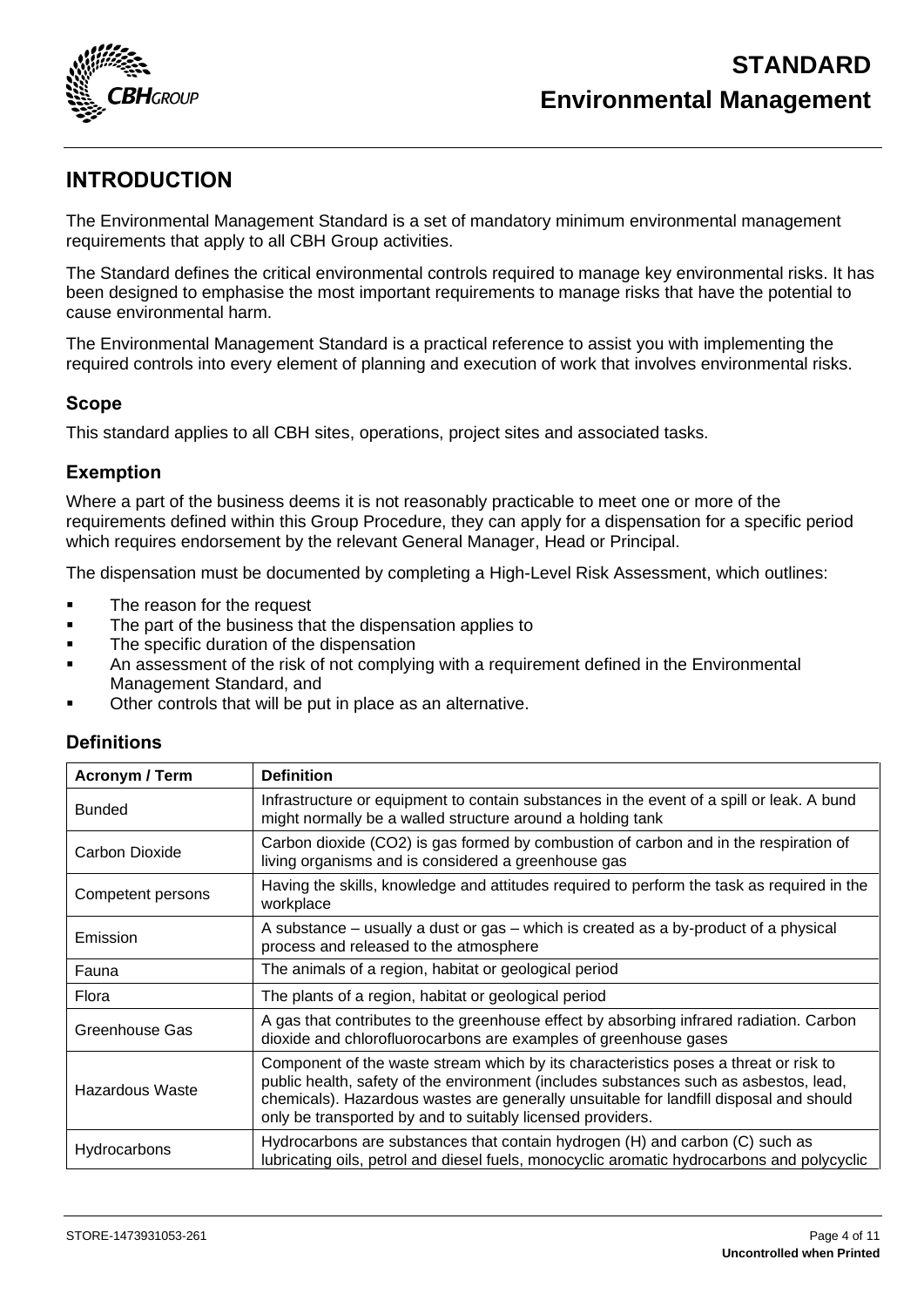

<span id="page-4-0"></span>

| <b>Acronym / Term</b>         | <b>Definition</b>                                                                                                                                                                                    |
|-------------------------------|------------------------------------------------------------------------------------------------------------------------------------------------------------------------------------------------------|
|                               | aromatic hydrocarbons (PAHs), and are considered a hazard to environment when<br>released in an uncontrolled manner                                                                                  |
| Incandescent Lighting         | Source of electrical light generated by the heating of a filament                                                                                                                                    |
| <b>Licensed Waste Carrier</b> | An organisation licensed by the regulating authority to collect, transport and/or receive<br>waste/s                                                                                                 |
| Native Vegetation             | Plants that are indigenous to the region including trees, shrubs herbs and grasses.<br>Native vegetation provides habitat for plants and animals and delivers ecosystem and<br>biodiversity benefits |
| Potable Water                 | Water fit for human consumption                                                                                                                                                                      |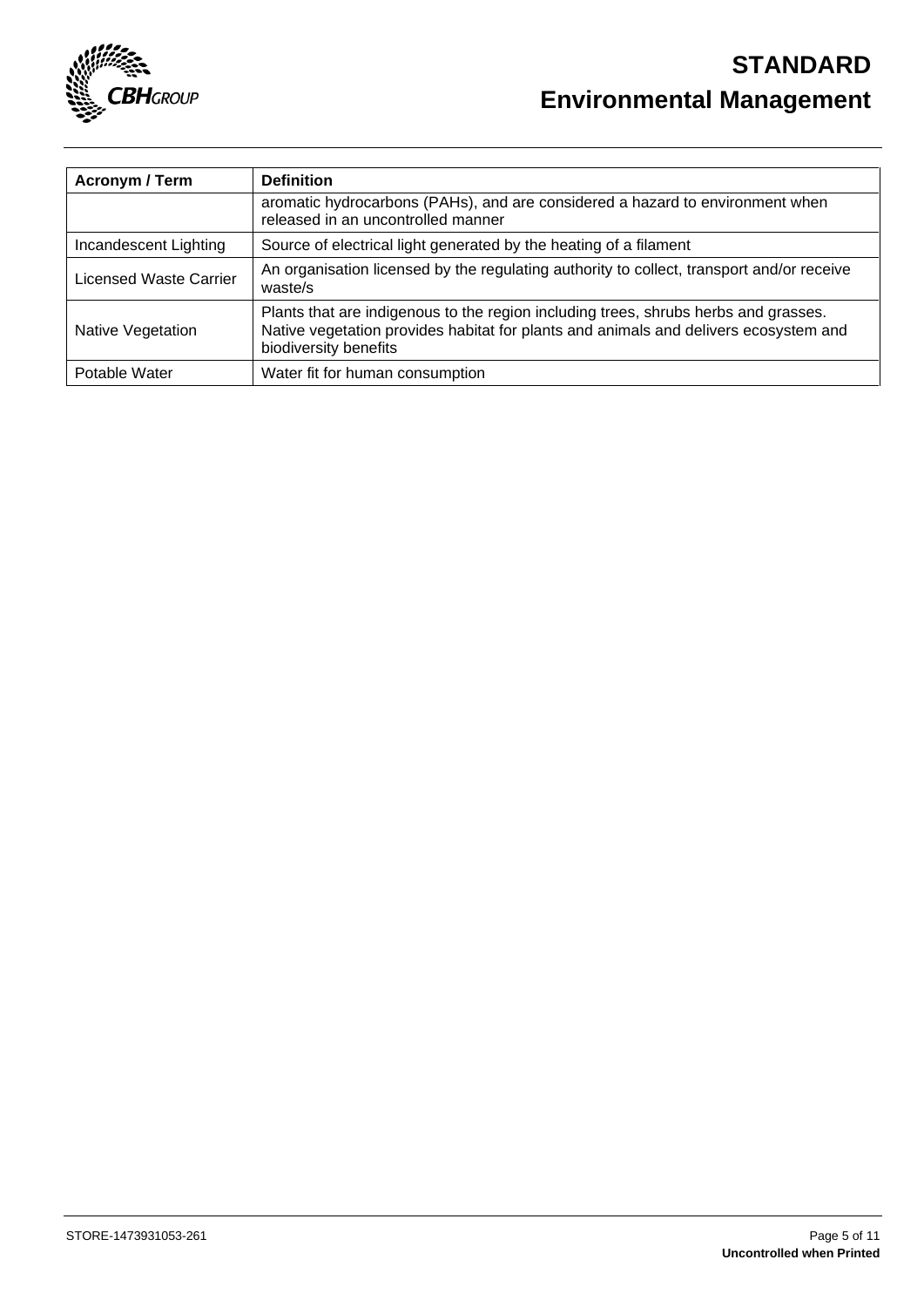

# **1. AIR QUALITY**

# <span id="page-5-0"></span>**Application**

Adverse impacts on local or regional air quality from CBH generated air emissions (such as dust, odour or combustion emissions) are to be minimised.

## <span id="page-5-1"></span>**Critical Controls**

- All air quality related emission impacts (such as dust, odour and combustion emissions) must be assessed and mitigation measures put in place where the potential exists for adverse community impacts or legislative non-compliances
- All activities involving excavation or disturbance of soils and vegetation must explore preventive controls and then implement physical controls (e.g. covering of stockpiles, water spraying, containment fencing) to prevent and/or minimise the generation of dust
- All new or refurbished infrastructure (including plant and equipment) must comply with appropriate legislative requirements with respect to Air Quality
- All heavy trafficked areas such as roadways shall be sealed or treated where practicable to reduce dust lift and dust emissions
- All Abrasive Blasting activities are to be undertaken to the requirements of Worksafe Code of Practice for Abrasive Blasting and the Environmental Protection (Abrasive Blasting) Regulations 1998
- All complaints shall be reported as per CBH's Incident Management Procedure.

# <span id="page-5-2"></span>**2. NOISE EMISSIONS**

### <span id="page-5-3"></span>**Application**

The impact on communities, people and fauna from CBH related noise emissions is to be minimised.

### <span id="page-5-4"></span>**Critical Controls**

- Prior to purchasing or hiring plant and equipment, noise emission data is to be obtained from the supplier or manufacturer. Maximum noise emission limits to ensure the workplace can remain below excessive noise levels are to be stated in specifications for the purchase or hire of plant or equipment. As far as practicable, preference shall be given to plant and equipment with low noise emissions (levels lower than 85 dB(A))
- Where possible, noise levels in areas where new plant or equipment is installed is not to exceed 85 dB(A)
- Where the purchase of equipment involves installing more than one item in the same location, the combined noise level is not to exceed 85 dB(A) (where practicable)
- Inspect, maintain and repair all plant, equipment and vehicles regularly to minimise noise levels during operation
- Following any complaint, the source of any excessive noise or vibration will be identified and work practices modified or re-scheduled to reduce or eliminate the risk of future events
- All new or refurbished infrastructure (including plant and equipment) must comply with appropriate legislative requirements with respect to Noise Emissions
- All complaints related to noise shall be reported as per CBH's Incident Management Procedure.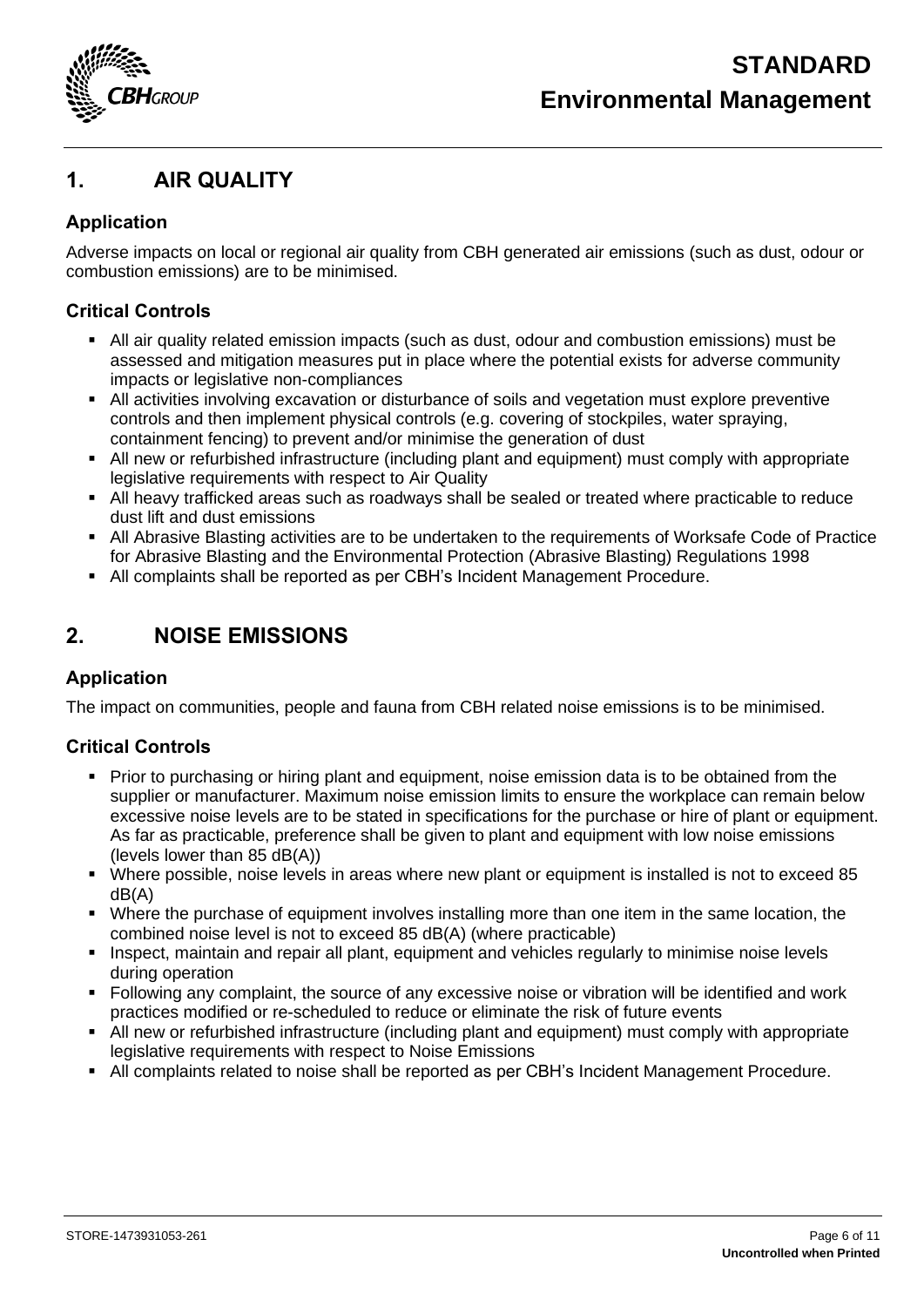

# <span id="page-6-0"></span>**3. FLORA AND FAUNA**

## <span id="page-6-1"></span>**Application**

Any impact on flora and/or fauna from CBH related activities is to be avoided or minimised.

#### <span id="page-6-2"></span>**Critical Controls**

- Unauthorised clearing of native vegetation is not permitted. If clearing of native vegetation is necessary for any purpose or sized area (e.g. maintenance, new developments, fire breaks etc.) the project must be referred to the Environment and Sustainability Manager for assessment.
- Only suitably trained, qualified and authorised personnel are to intervene where snakes and other fauna are identified on site
- Any death, injury or damage to native fauna on a CBH site is to be reported as an incident as per CBH's Incident Management Procedure.

# <span id="page-6-3"></span>**4. WATER QUALITY AND CONSUMPTION**

### <span id="page-6-4"></span>**Application**

Water contamination and pollution causing events are to be prevented and water use efficiencies maximised on all CBH sites, projects and controlled activities.

### <span id="page-6-5"></span>**Critical Controls**

### <span id="page-6-6"></span>**Water Quality**

- No discharge of materials into the marine environment is permitted, including grain and liquid or solid wastes
- Incidents of an unauthorised discharge into the marine environment are to be reported as an incident as per CBH's Incident Management Procedure
- All equipment servicing is to be undertaken in designated areas and in a manner that ensures containment of all hydrocarbons and chemicals
- Equipment and vehicle wash-down facilities must comply with the requirements of the *Water Quality Protection Note 68 Mechanical Equipment Wash-down* (Department of Water 2006).

#### <span id="page-6-7"></span>**Water Consumption**

- All mains drinking water should be metered to allow site mains and potable water use to be monitored and logged
- Any project requiring large water use requirements (i.e. 5000 kilolitres or above) should be referred to the Environment and Sustainability Manager for assessment.

# <span id="page-6-8"></span>**5. CARBON EMISSIONS**

### <span id="page-6-9"></span>**Application**

CBH is committed to reducing greenhouse gas emissions and the carbon intensity of our business and activities.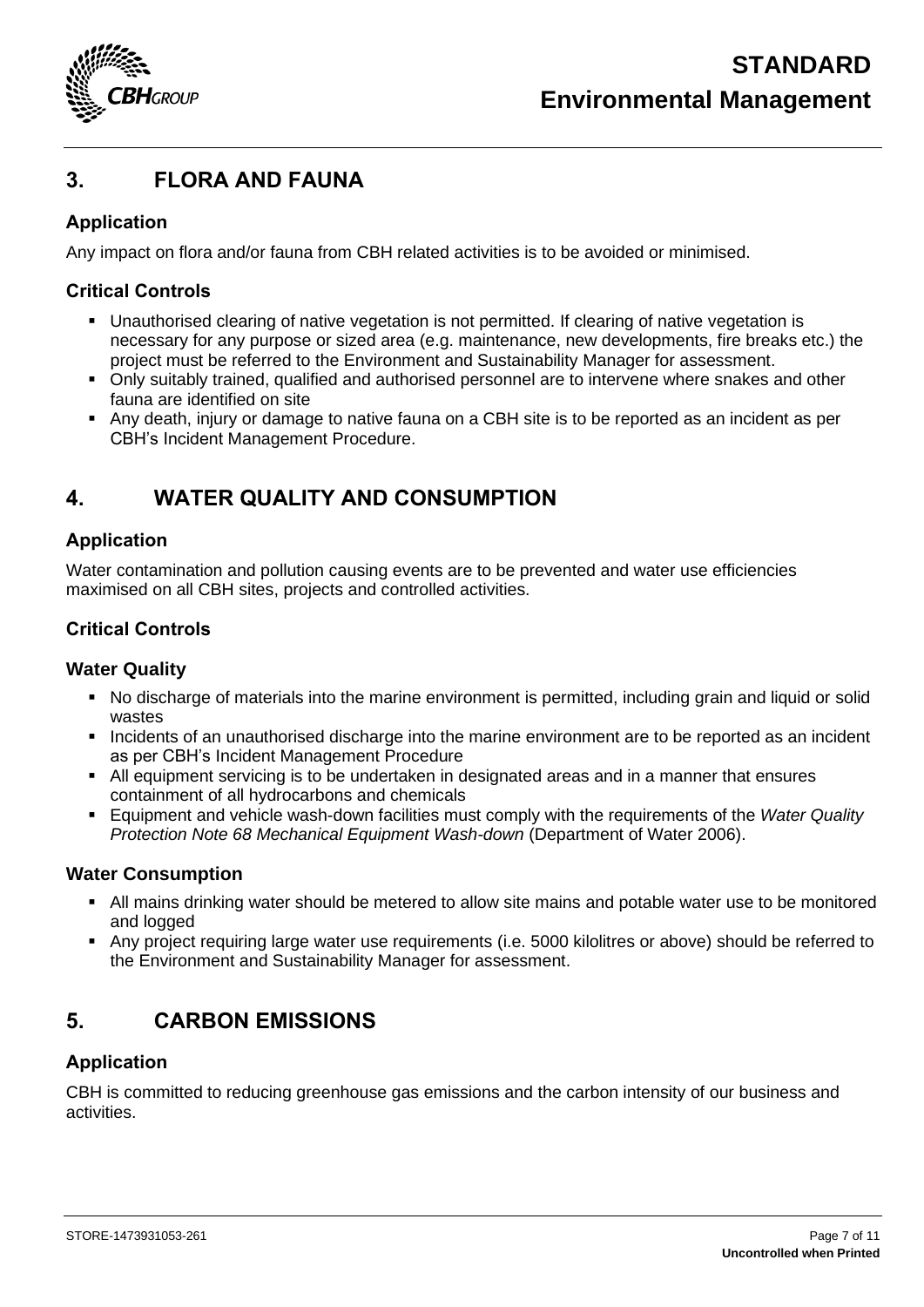

## <span id="page-7-0"></span>**Critical Controls**

- All mains electricity used should be metered to allow site energy consumption to be monitored and logged
- All incandescent lighting is to be phased out and replaced with an energy efficient lighting alternative
- **■** Unnecessary running of plant or equipment is to be avoided to reduce energy or fuel use and minimise greenhouse gas emissions
- Unnecessary idling of vehicles and mobile plant or equipment is to be avoided to reduce fuel usage and minimise greenhouse gas emissions
- Energy efficiency shall be considered as a key factor when sourcing new plant and equipment
- Supplementary energy generation via permanent/stationary/fixed generators requires pre site installation inspection, formal asset tracking via logging in SAP, and sign off by CBH Engineering. Where practicable the most efficient/lowest emission option should be sourced.

# <span id="page-7-1"></span>**6. LAND CONTAMINATION**

### <span id="page-7-2"></span>**Application**

Ground contamination events are to be prevented from all CBH sites, projects or activities.

# <span id="page-7-3"></span>**Critical Controls**

### <span id="page-7-4"></span>**Refuelling**

- **EXECT** All chemical and hydrocarbon storage tanks or containers are to be double skinned or must be contained within impervious bunding that contains as a minimum 110% loss of the largest container in the bunded area in the event of a spill
- Bund walls must be at least 1 metre from the edge of fixed tanks
- Separation distances between hydrocarbons and other storage facilities (including grain stacks) are to be maintained
- Refuelling of mobile plant and equipment is to be undertaken on designated hardstand areas or provided with temporary bunding to contain spillages. Provision of spill kits must be available when refuelling
- **Emergency fuel flow shut off capability are required for all bulk fuel supplies**
- No new underground bulk fuel storage tanks are to be installed on CBH owned or leased sites
- Fuel dispenser nozzles must have the ability to be secured and have a means of drip containment
- **EXECT All chemical and hydrocarbon storage tanks require signage including labelled contents, safe fill** levels, and HAZCHEM signage as needed

### <span id="page-7-5"></span>**Mechanical Equipment Wash Down and Servicing**

- Mechanical equipment wash-down facilities must comply with the requirements of the *Water Quality Protection Note 68 Mechanical Equipment Wash-down* (Department of Water 2006)
- **E** Mechanical equipment servicing is to be undertaken in designated areas and in a manner that ensures containment of all hydrocarbons and chemicals
- All hydrocarbon waste from servicing including rags and filters must be disposed of appropriately

### <span id="page-7-6"></span>**Spills**

▪ Spill kit/s must be provided and maintained in all workplaces with contents consistent with the type, nature and scale of the potential spills that could occur, and key personnel should be trained in spill response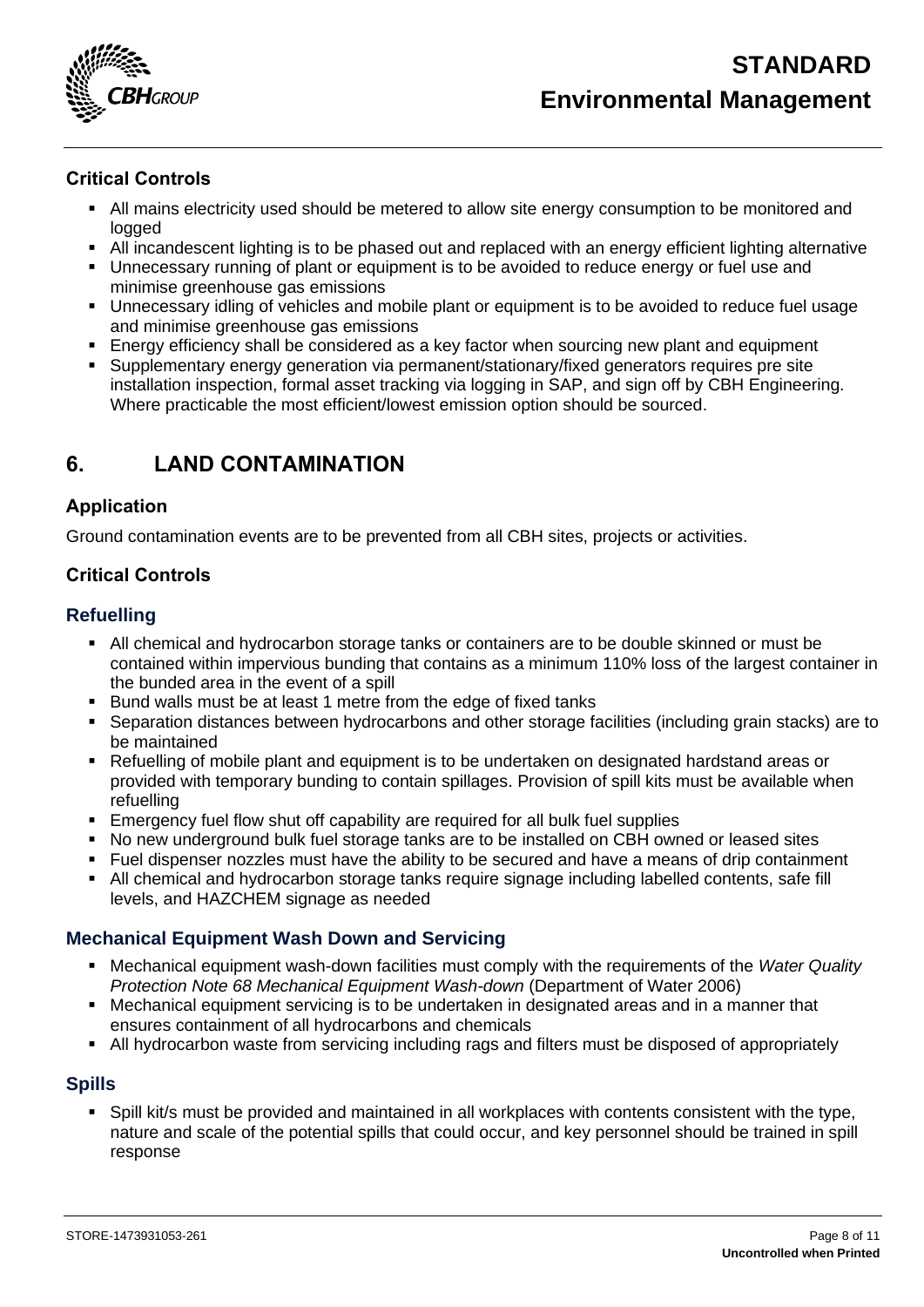

- **All vehicles transporting fuel must have a documented spill response plan and spill response kit** capable of containing and absorbing fuel spills
- All hydrocarbon spills must be reported in SHARE, with any hydrocarbon spill of 25 litres or above to be reported as an incident to the relevant responsible line management (RLM) or Contracts Manager as soon as possible after the incident but no later than the end of the shift

#### <span id="page-8-0"></span>**Earth Works and Ground Disturbance**

- Any site activities that involve soil or groundwater disturbance where the contamination levels of the soil and groundwater are either unknown, or where evidence of possible contamination is presented, must cease until competent persons are able to determine the contamination status or risk
- <span id="page-8-2"></span>**EXT All excavation, movement, treatment, processing or remediation of contaminated soils or groundwater** must be planned and conducted in accordance with the requirements of a permit that identifies the hazards and controls as per CBH's Critical Risk Control Standard.

# <span id="page-8-1"></span>**7. WASTEApplication**

The generation of waste shall be minimised where practical, and sustainable opportunities to maximise resource recovery and recycling in preference to landfill disposal are to be implemented on all CBH sites and projects.

#### <span id="page-8-3"></span>**Critical Controls**

- A suitably licensed waste contractor must be used for the collection and transport of all non-domestic or industrial wastes for either offsite processing and/or disposal to an appropriately licensed facility
- All solid waste and liquid wastes generated onsite must be stored to prevent unauthorised access and uncontrolled release. All wastes removed and disposed from these structures must be done so via a suitably licensed contractor
- All excavated natural, non-contaminated soil, aggregate or rock should be separately stockpiled and re used on site where possible or offsite. Landfill disposal of clean excavated natural materials should be avoided
- No waste is to be burnt or buried on site
- All hazardous waste storage and removal must be undertaken by a suitably licensed contractor. Confirmation of licences, and waste acceptability criteria at disposal site must be confirmed prior to any removal from site. Traceability of hazardous waste via waste removal and/or disposal certificates is required.

# <span id="page-8-4"></span>**8. CULTURAL HERITAGE**

#### <span id="page-8-5"></span>**Application**

All uncontrolled impacts are to be avoided, and opportunities to enhance cultural and heritage values are to be sought whenever work is undertaken on a CBH controlled site or project.

### <span id="page-8-6"></span>**Critical Controls**

- All items of heritage, cultural and or archaeological significance should be signposted and protected in accordance with regulatory requirements
- Any excavations, intrusive works or other operations that have the potential to impact areas of known heritage, cultural or archaeological items must ensure works are performed in accordance with a heritage assessment and regulatory requirements. Such areas should be signposted and segregated by physical barriers to prevent unauthorised entry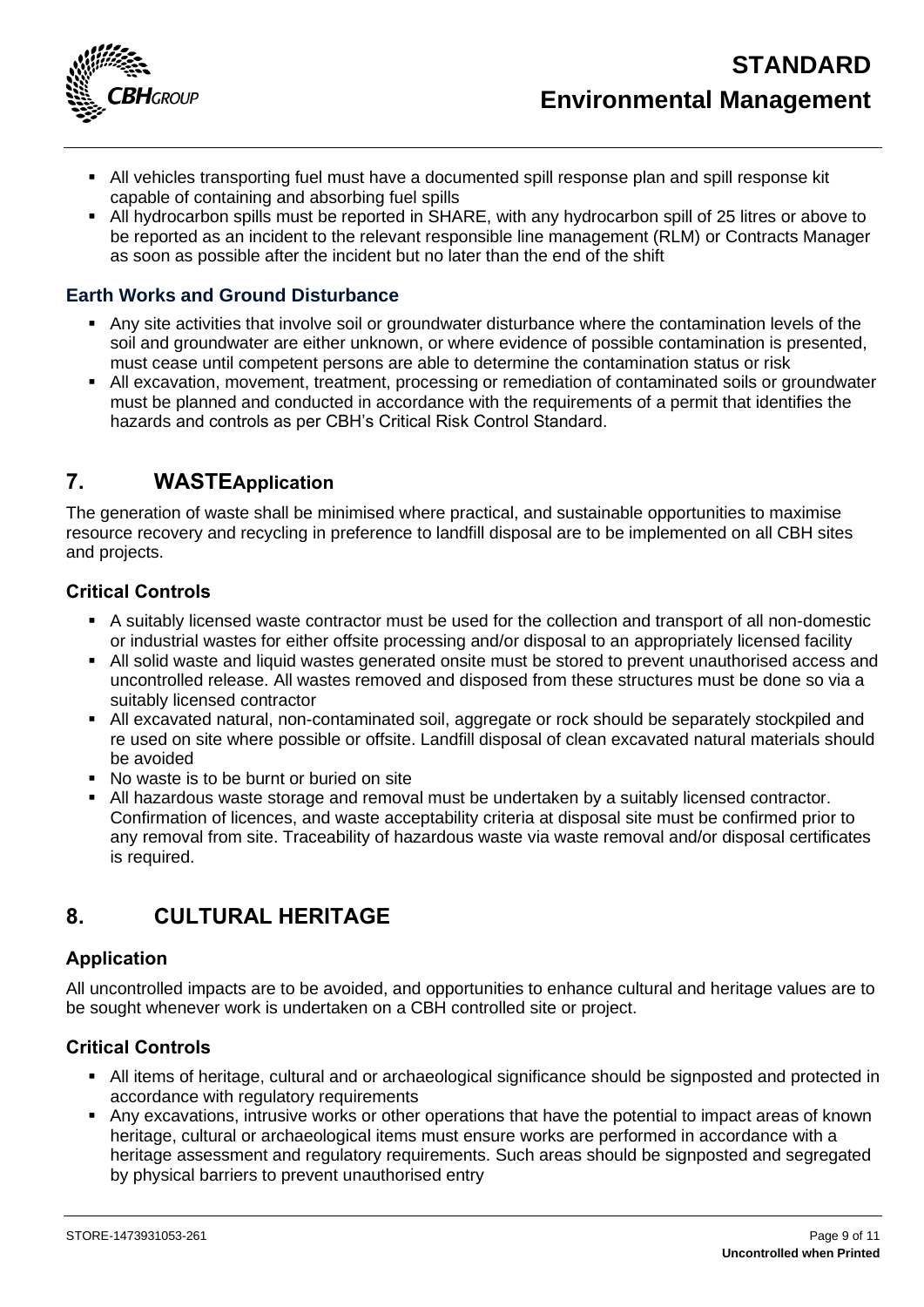

■ Any activity that involves the discovery of items that may be of cultural or archaeological significance must cease until competent persons are able to determine the status of any potential artefact(s).